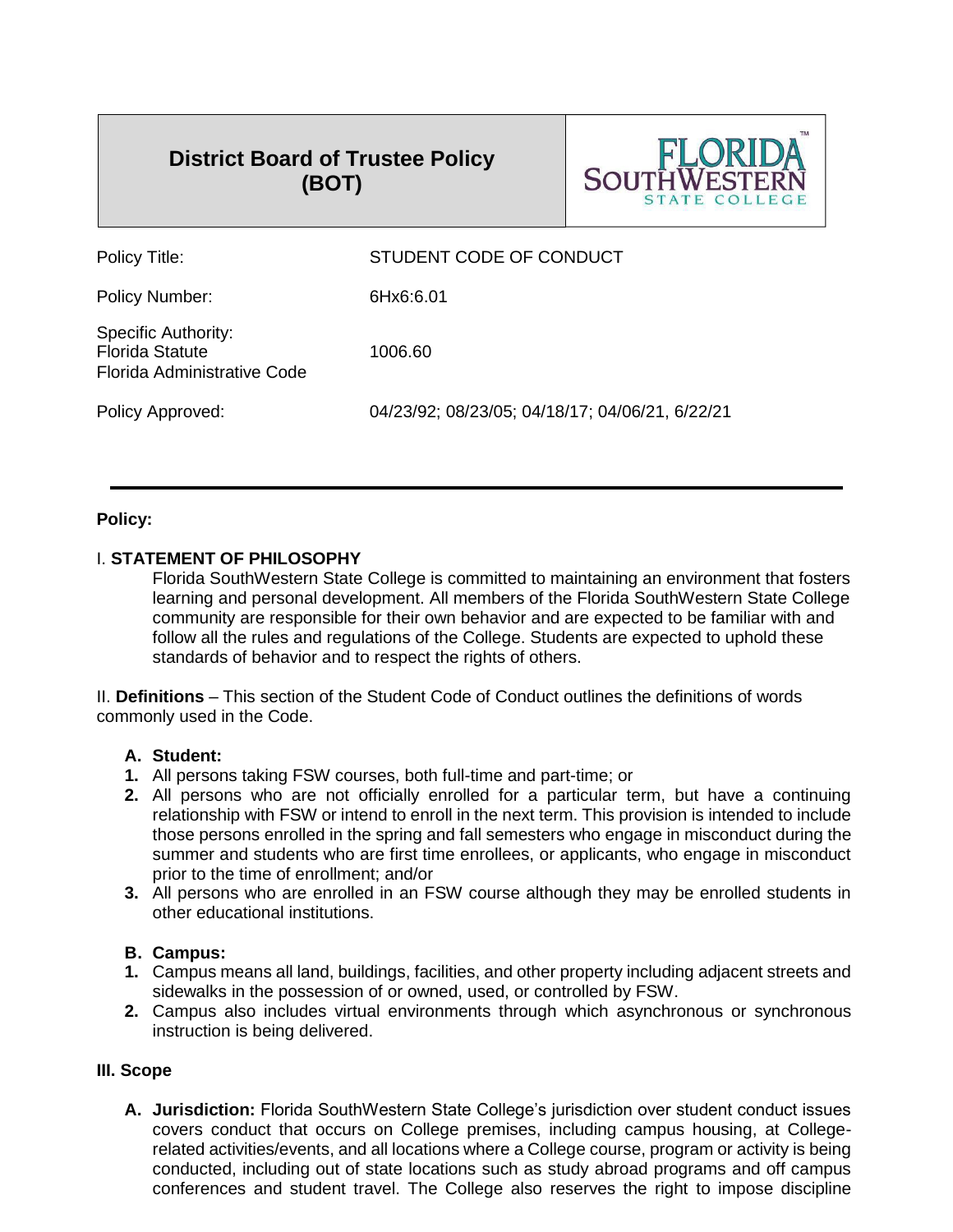based on off-campus conduct and may be pursued under the code if the off-campus conduct is specifically prohibited by law or the Student Code of Conduct has adverse effects on the campus or presents a danger to the health, safety or welfare of the College community.

Each student and student organization shall be responsible for their conduct from the time of application for admission through the actual awarding of a degree, even though conduct may occur before classes begin or after classes end for the term, as well as during the academic year and during periods between terms of eligible enrollment. The Student Code of Conduct shall apply to a student's conduct even if the student withdraws from school while a disciplinary matter is pending.

All allegations of violations of the student code of conduct must be reported and charged within six (6) months of the date that the alleged violation occurred except in cases which are being investigated by the Title IX office. For a good cause, and related only to violations not being investigated by the Title IX office, this limit may be waived in writing by the Vice Provost for Student Affairs.

**B. Violation of Local, State, Federal Law or laws of other national jurisdictions:** Student Code of Conduct proceedings may be instituted based upon a student's or student organization's alleged conduct that, if committed, could violate criminal law or the Student Code of Conduct without regard to the pendency of civil or criminal litigation. Proceedings under the Student Code of Conduct may be carried out prior to, simultaneously with, or following civil or criminal proceedings. Student Code of Conduct proceedings may also be instituted based upon a student's or student organization's alleged conduct that, if committed, could violate other College policies, College procedures, written agreements, and this Code of Conduct.

Off-campus conduct: The College may take disciplinary action against a student or student organization for violations committed off-campus where one of the following applies:

- a. the off-campus conduct demonstrates that the continued presence of the student(s) on campus presents a danger to the health, safety, or welfare of the College community;
- b. the off-campus conduct is disruptive to the orderly processes and functions of the College:
- c. the off-campus conduct is intimidating or threatening to the College community or an individual within the College community;
- d. the off-campus conduct is of such a serious nature that it adversely affects the student's or student organization's suitability to remain a part of the College community; or
- e. the off-campus conduct is such that it could constitute a violation of the law.

# **IV. Provisions for Students and Student Organizations**

Procedural fairness is basic to the proper enforcement of all College regulations. Accordingly, no disciplinary action shall be initiated or sanction imposed against a student until the student has been notified in writing of the complaints against him or her, the student has been informed of his or her rights under this Code, and the student has been given the opportunity to be heard. The College is not required to postpone student conduct proceedings pending the outcome of any outside criminal or civil case.

The following provisions shall be explained to each Student during the Initial Review meeting and prior to the start of any conduct hearing:

**A.** Students will receive a fair and impartial hearing in accordance with the requirements of the Student Code of Conduct.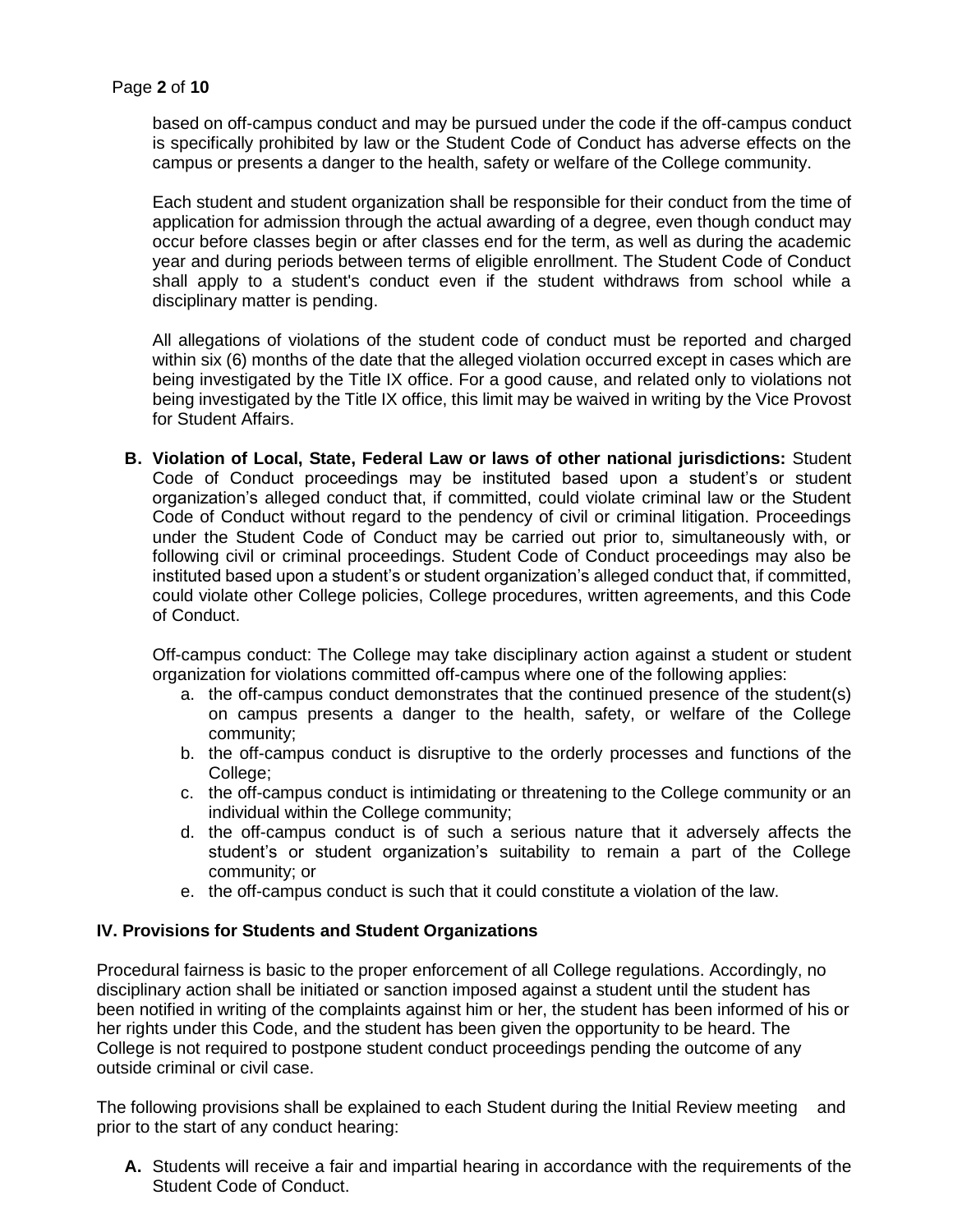# Page **3** of **10**

- **B.** Students and student organizations have the right to a presumption that no violation occurred. The institution has the burden to prove, by a preponderance of the evidence, that a violation has taken place. Preponderance of the evidence means that the information presented supports the finding that it is more likely than not that the violation of the code of conduct was committed by the student or student organization.
- **C.** Students will be provided with a written notice of disciplinary hearing, at least 7 business days prior to the proceeding. This notification will include the date, time and location of the hearing, the alleged violations against him or her and the alleged misconduct upon which the charge is based.
- **D.** At least 5 business days prior to the hearing, the accused student or student organization will be provided a list of witnesses who have provided, or will provide, information against the student or student organization and all known information related to the case including all inculpatory or exculpatory information.
- **E.** Students may inspect any available information presented in support of the charges during the Initial Review meeting and during the hearing. The student may take notes from the information to be used in the hearing.
- **F.** Students may decline to make statements in response to the allegations. Declining to make a statement shall not be construed as an admission of responsibility.
- **G.** Students may be assisted by an advisor, advocate or legal representative of their choice, at their own expense. This individual may directly participate in all aspects of the hearing including the presentation of relevant information and questioning of witnesses. It is the student's responsibility to make appropriate arrangements for the advisor, advocate or legal representative to attend the scheduled hearing time.
- **H.** At the determined time, the Charged student(s) may hear and question adverse witnesses who testify at the hearing. In the cases of sexual misconduct or abuse, see information in the FSW Title IX Reporting and Resolution Process.
- **I.** The student or student organization has the right to appeal the final decision of the hearing officer, or any committee or panel, directly to the vice provost of student affairs, or any other senior administrator designated by the code of conduct, who must hear the appeal and render a final decision. The vice provost of student affairs or person designated by the code of conduct to hear the appeal may not have directly participated in any other proceeding related to the charged violation.
- **J.** The right to an accurate and complete record of every disciplinary proceeding relating to the charged violation of the code, including record of any appeal, to be made, must be preserved and available for copying upon request by the charge student or student organization.

**V. Conduct Violations** - The aiding, abetting, inciting of, attempting to commit or committing of any act or behavior by a student which tends to interfere with or otherwise disrupts the orderly conduct, process, function, and/or interests of the College is prohibited and subjects a student to sanctions under the Student Code of Conduct. Such acts and behaviors include but are not limited to the following:

# **A. Academic Misconduct**

- a. Cheating
- b. Plagiarism
- c. Any other academic misconduct which violates the rules governing academic integrity at the College.

#### **B. Alcohol**

- a. Possession, use and/or consumption of alcohol when under the legal drinking age as provided by Florida Law.
- b. Possession use and/or consumption of alcohol in non-approved areas by individuals of any age.
- c. Use and/or possession of devices with the intent to use for rapid or excessive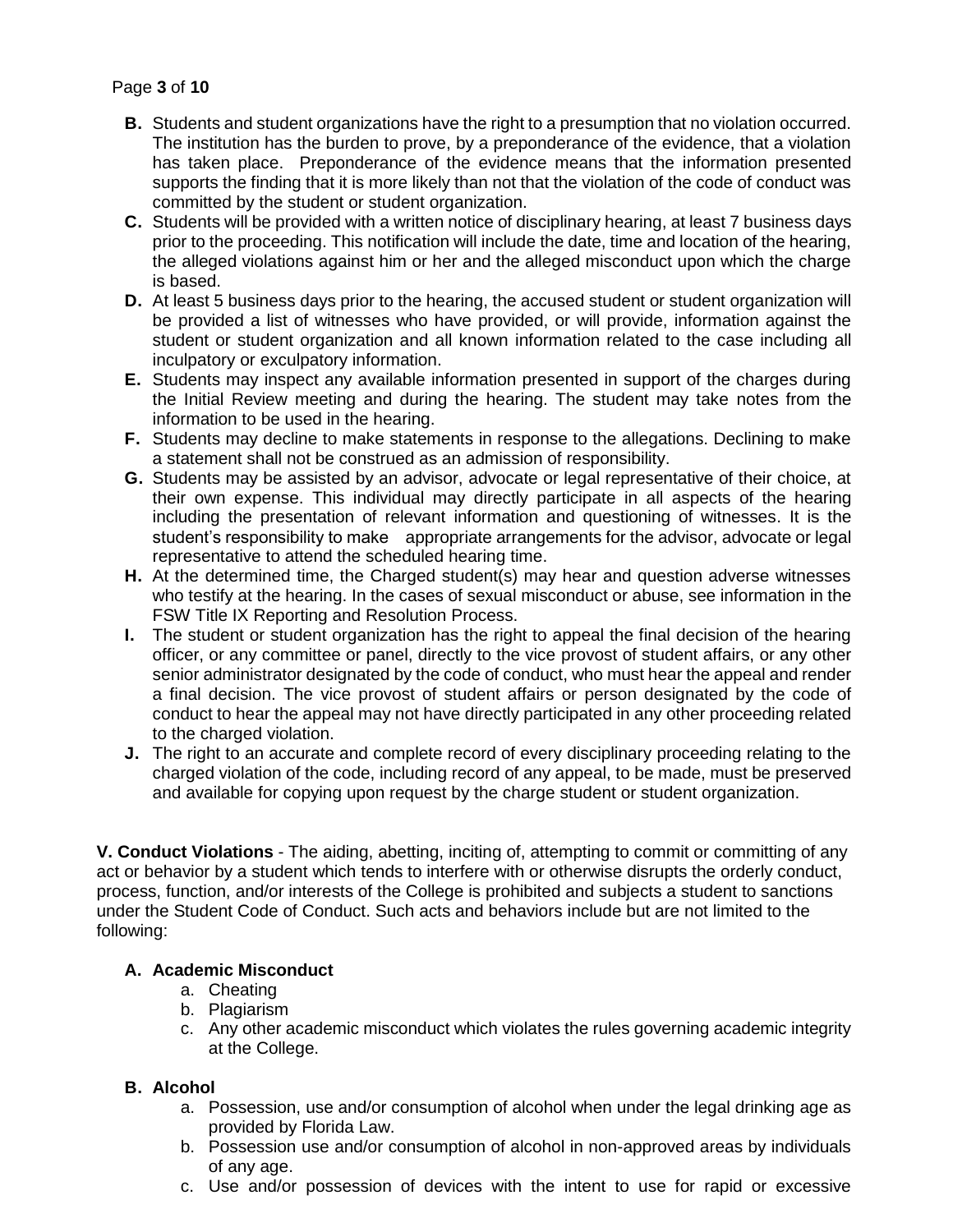consumption of alcohol, including but not limited to funnels, ice luges, and beer bongs. This includes games promoting the consumption of alcohol.

- d. Public/Disorderly Intoxication: being intoxicated and endangering the safety of another person or property or being intoxicated or drinking alcoholic beverages in a place on campus at which it is not permitted and causing a public disturbance or observable disruptive behavior.
- e. Dispensing, selling, or supplying alcoholic beverages to an individual who is under the legal drinking age as provided by Florida Law.
- f. Reporting to class, an organization meeting, or other College event that is specific to the education mission while under the influence of alcohol.
- g. Control or operation of any mode of transportation while impaired by alcohol.

# **C. Controlled Substance and Illicit Drugs**

- a. Unlawful use or possession of illegal drugs, including the use/possession of prescription drugs where the individual possessing or using the drugs is not the individual for whom the prescription drugs were lawfully prescribed.
- b. Misuse, un-prescribed use, possession, distribution, selling or attempting to obtain any prescription drug (one's own or another's) that is prohibited by laws.
- c. Possession of or use of paraphernalia used for the consumption and/or use of drugs that may include, but not limited to bongs, hookahs, rolling papers, baggies, scales, and pipes.
- d. Purchase, distribution, delivery, and/or sale of illegal drugs.
- e. Conspiracy to distribute, deliver, and/or sell illegal drugs.
- f. Medical Marijuana- use or possession of medical marijuana on College campuses or at College sponsored events.
- g. Using non-controlled substances not intended for human consumption or not in compliance with manufacturer specifications for the purpose of reaching an altered state or intoxicated state.
- h. Reporting to class, an organization meeting, or other College event that is specific to the education mission while under the influence of drugs.
- i. Control or operation of any mode of transportation while impaired by an illegal or regulated or controlled substance.

# **D. Bystander Participation**

Student involvement in any violation as outlined in the Student Code of Conduct or College Regulations. This includes failure to remove oneself from the incident or area where the violation is being committed or failure of any student to properly address known or obvious violations.

# **E. Campus Disturbances and Demonstrations, Parades, or Picketing**

Unlawful interference with academic freedom or the freedom of speech of any member of the College Community and intentional interference with the educational function of the College.

# **F. Commercial Solicitation and Fundraising on Campus**

Students are prohibited from entering the grounds or buildings of Florida SouthWestern State College for the purpose of transacting business with students, faculty, or other College personnel, unless they have been given permission by the appropriate College official.

# **G. Computers**

Any act that violates Florida Law or the Florida SouthWestern State College Technology Acceptable Use Policy 02-0405.

# **H. Disruptive/Disorderly Conduct**

a. Obstructing or disrupting any College activity including teaching, research, administrative functions, social activities and public service functions.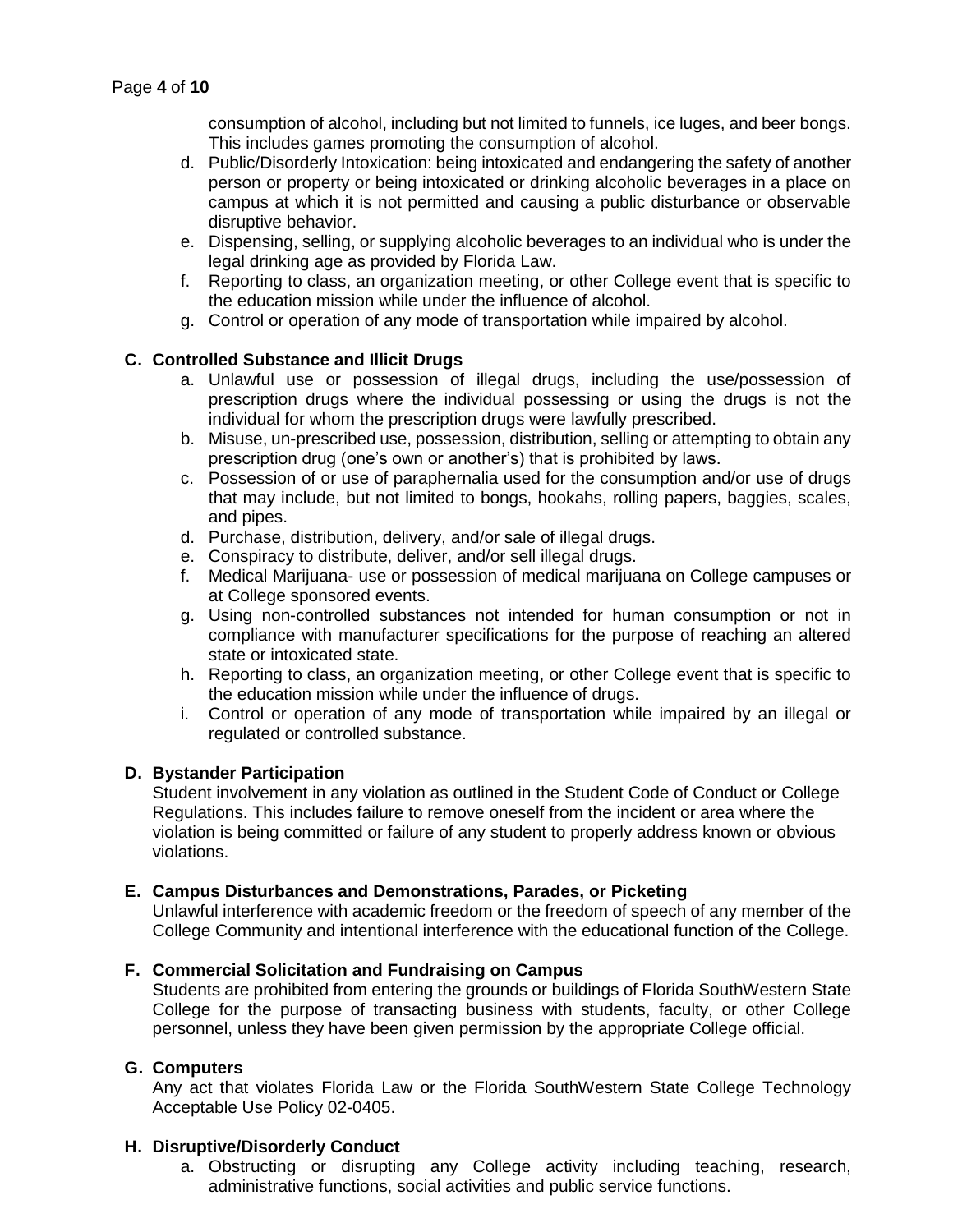- b. Engaging in any obscene, profane, reckless, destructive or unlawful course of conduct.
- c. Failure to comply with a directive of a College official or any non-College law enforcement official.
- d. Providing false information to a College Official or to any public official that has a connection or impacts the College community, including disciplinary hearing bodies. This also includes falsifying the Admission Application or other documents submitted to the College.
- e. Acts that impair, interfere with, or obstruct the orderly processes and functions of the College or the rights of other members of the College Community. This includes acts that occur both inside and outside of the classroom and may involve the use of electronic or cellular equipment.
- f. Any act which deliberately obstructs or interferes with the normal flow of pedestrian or vehicular traffic.
- g. Only currently enrolled students are authorized to be in classrooms, except for situations involving an approved accommodation for a student with a disability. All other persons require express prior approval of the academic dean.
- h. Any acts that disrupt the College disciplinary process.

#### **I. Endangerment**

- a. Physical violence towards another person or group.
- b. Intentional touching or striking a person against his/her will.
- c. An action that endangers the health, safety, or well-being of one's self or another person or group.
- d. Intentional threat by word or act to do violence to a person or persons.
- e. A false report of an explosive or incendiary device, which constitutes a threat or bomb scare.
- f. Retaliation against a complainant or other person alleging misconduct.
- g. Interference with the freedom of another person to move about in a lawful manner.

# **J. Fire and Safety**

- a. Unlawful activation of any emergency warning equipment.
- b. Unlawful possession, removal of, damage to or tampering with fire safety or other emergency warning equipment.
- c. Failure to evacuate a College building or facility when a fire alarm is sounded or when directed to leave the building by an authorized College representative.
- d. Intentionally or recklessly engaging in action(s) that cause or attempt to case a potential hazard to the safety or health of others.
- e. Unauthorized on-campus use of any remote-controlled aircraft or vehicle (i.e. drones) or failure to comply with established guidelines for authorized use of remote-controlled aircraft on or off-campus.
- f. Violation of compliance of the Health and Safety standards within student Residential Housing. Due to the unique nature of living on campus, certain items and behaviors are prohibited in order to provide a safe, healthy, and secure environment.

# **K. Arson**

No student shall commit or aid in the intentional commission of an act which results in fire being ignited that causes damage or is intended to cause damage, to the property of the College or the property of any other person.

# **L. Gambling**

Engaging in or offers games of chance for anything of value or other gain on College premises (including the Residence Halls) is in violation of Florida Law (Florida Statue § 849.08).

#### **M. Harassment**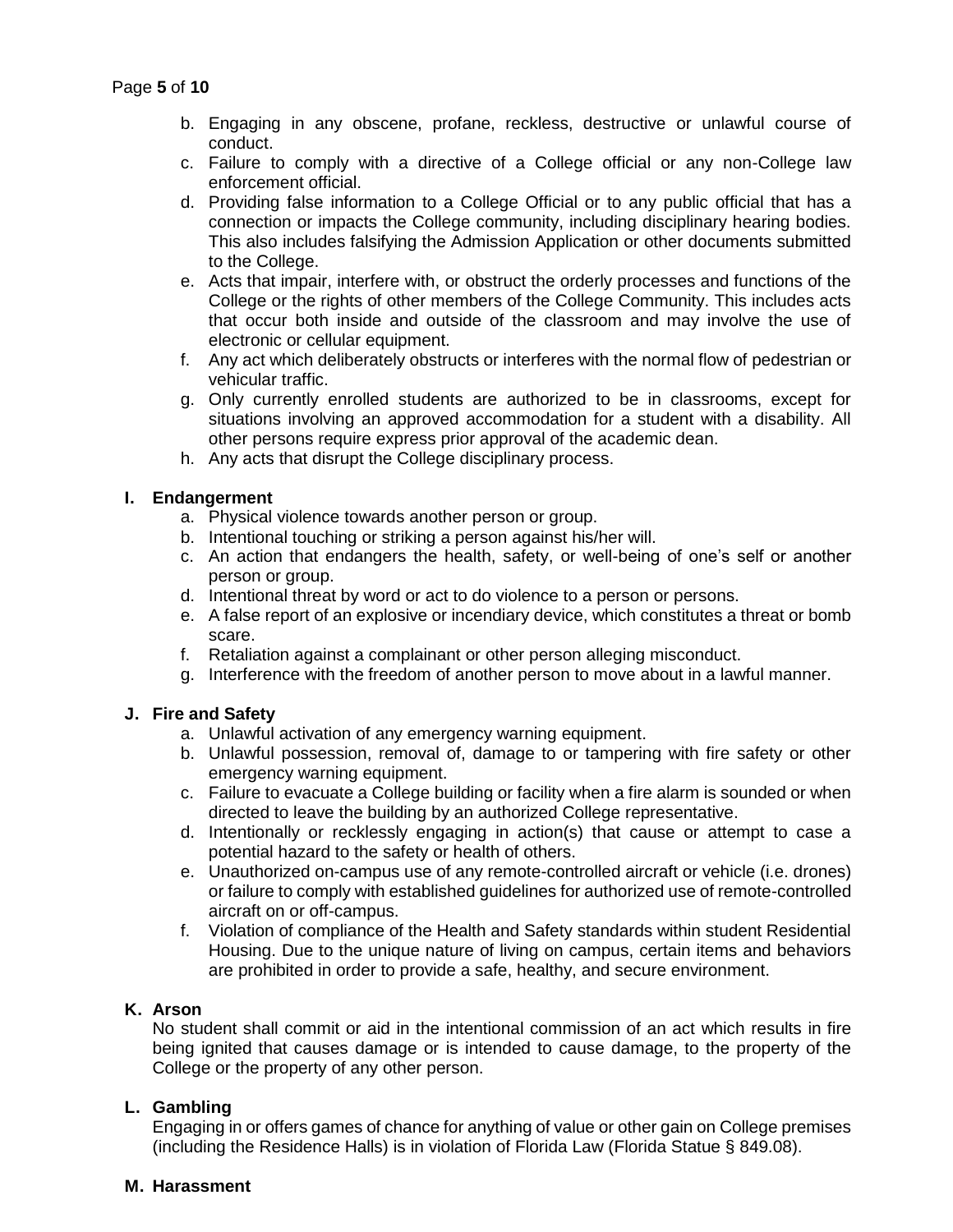- a. Conduct, (not of a sexual nature), that creates an intimidating, hostile, or offensive environment for another person.
- b. Action(s) or statement(s) that threaten harm or intimidate another.
- c. Acts that invade the privacy of another person.
- d. Stalking: to follow or otherwise contact another person repeatedly, so as to put that person in fear for his or her life or personal safety.
- e. Unwelcome verbal or physical abuse which causes the recipient discomfort or humiliation, or which interferes with the recipient's academic performance or employment.
- f. Unlawful harassment related to an individual's race, color, sex, religion, national origin, ethnicity, age, marital status, veteran's status, genetic information, sexual orientation, pregnancy, or physical disability is a violation of this policy.

Florida SouthWestern State College maintains a separate set of procedures to address complaints that entail accusations of unlawful discrimination, stalking or harassment. These types of complaints are addressed through Florida SouthWestern State College Board Policy 6Hx6:2.03. Students should notify the Equity Officer for assistance in resolving any discrimination or harassment issues. Please see the Discrimination and Harassment Complaint Procedure (COP 05- 0107) for more information.

#### **N. Hazing**

Any action or situation that recklessly or intentionally endangers the mental or physical health or safety of a student for the purposes including but not limited to: of initiation or admission into or affiliation with any organization operating under the sanction of Florida SouthWestern State College. Such term includes, but is not limited to, pressuring or coercing the student into violating any state or federal law, any brutality of a physical nature, such as whipping, beating, branding, exposure to the elements, forced consumption of any food, liquor, drug, or other substance, or other forced physical activity which could adversely affect the physical health or safety of the student, and also includes any activity which would subject the student to extreme mental stress, such as sleep deprivation, forced exclusion from social contact, forced conduct which could result in extreme embarrassment, or other forced activity which could adversely affect the mental health or dignity of the student. Hazing does not include customary athletic events or other similar contests or competitions or any activity or conduct that furthers a legal and legitimate objective. Please refer to Florida State Statutes Section 1006.63 for more information as well as FSW Board of Trustees Policy 6Hx6:6.07.

# **O. Identification/Falsification**

- a. Permitting another person to use any form of your identification.
- b. Inappropriate use of any form of another person's identification.
- c. Impersonation, misrepresentation or other actions taken to deceive College officials, faculty, or students with regards to one's identity both verbal or written.
- d. Misuse, alteration, or forgery of any form of identification, document, record, key, property or access code v. manufacture, distribution, delivery, sale, purchase, possession or use of false identification.
- e. Falsifying documents or College communications, falsifying signatures of College officials, impersonating College officials, utilizing documents or other records in any medium that purports to be from the College or one of its employees without express written consent from the College or the employee, or unauthorized alteration of documents or communication from the College.
- f. The false report of an emergency, explosive or incendiary device, which constitutes a threat or bomb scare.

# **P. Property**

a. The intentional or reckless damage, misuse or destruction of public property, Florida SouthWestern State College property or property of another.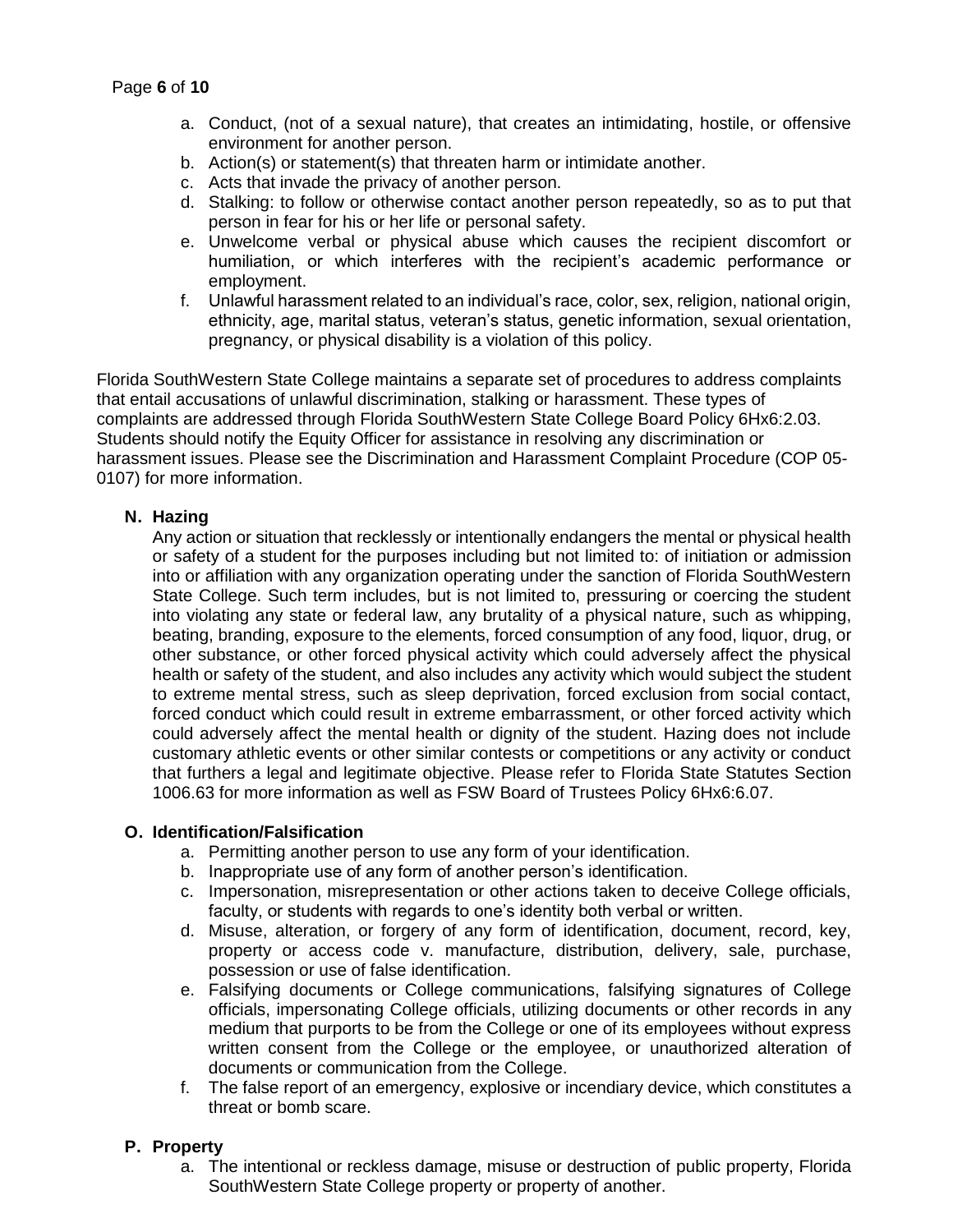- b. Possession, sale, or purchase of property or services that are known or reasonably, should have been known to have been stolen.
- c. Unauthorized entry or use of any College facility or equipment, public property or property of another.
- d. No swimming/wading is allowed on campus lakes.
- e. No pets or animals are allowed on campus unless that animal is assisting a person who has a disability, or if the pet is present on campus for a specific college- approved event or activity.
- f. The use of any recreational wheeled device, including, but not limited to skateboards, hover boards, and bicycles, inside any campus building, including Light House Commons, is prohibited.
- g. Except for approved recreational, educational, or research activities, no person shall disturb or harm any wildlife found on campus.

#### **Q. Sexual Misconduct**

Florida SouthWestern State College maintains two separate procedures to address complaints that involve sexual misconduct: The Title IX Office and the Student Conduct Office. (Those not meeting Title IX requirements will proceed through the Student Code of Conduct process.) Students should notify the Title IX Coordinator for assistance in resolving any sexual misconduct or sexual harassment issues first.

Sexual Misconduct: Sexual misconduct involves failure to comply with FSW Board of Trustees Policy 6Hx6:2.03 (Title IX) and/or the Student Code of Conduct which includes:

**1. Non-Consensual Intimate Touching** – any unwelcome intentional intimate touching of another, which does not constitute sexual violence, without the consent of the other person or in circumstances in which the person is unable, due to incapacitation, to give consent.

#### **2. Obscene or Indecent Behavior**

- a. Exposure of one's body in such a manner that another party reasonably could be offended. Other forms of obscene or indecent behavior include sexual exhibitionism, engaging in prostitution or the facilitation or solicitation of a prostitute.
- b. Observing another individual's nudity or sexual activity or allowing another to observe consensual sexual activity without the knowledge and consent of all parties involved.
- c. Recording, photographing, transmitting, showing, viewing, streaming or distributing intimate or sexual images, audio recordings or sexual information of another person in any form without the knowledge and consent of all parties involved.
- d. Publishing a sexually explicit image of a person that contains or conveys the personal identification or information of the depicted person to an internet website, text, email and/or social media without the depicted person's consent.
- **3. Sexual Harassment** may be found in a single severe incident, as well as a pattern of behavior. Examples of this behavior include unwelcome sexual advances, requests for sexual favors, or other verbal (including written and electronic communications when such communications are not protected as freedom of speech) or physical conduct of a sexual nature from any person when:
	- a. Submission to, or rejection of, such conduct is made implicitly or explicitly a term or condition of a person's instruction, academic standing or participation in any College program, activity or benefit;
	- b. Submission to, or rejection of, such conduct by an individual is used as a basis for academic or work evaluation;
	- c. Such conduct creates a hostile environment. A hostile environment exists when the conduct is sufficiently severe, persistent or pervasive that it unreasonably interferes with, limits or deprives an individual from participating in or benefiting from the College's educational and/or campus-residential experience when viewed both from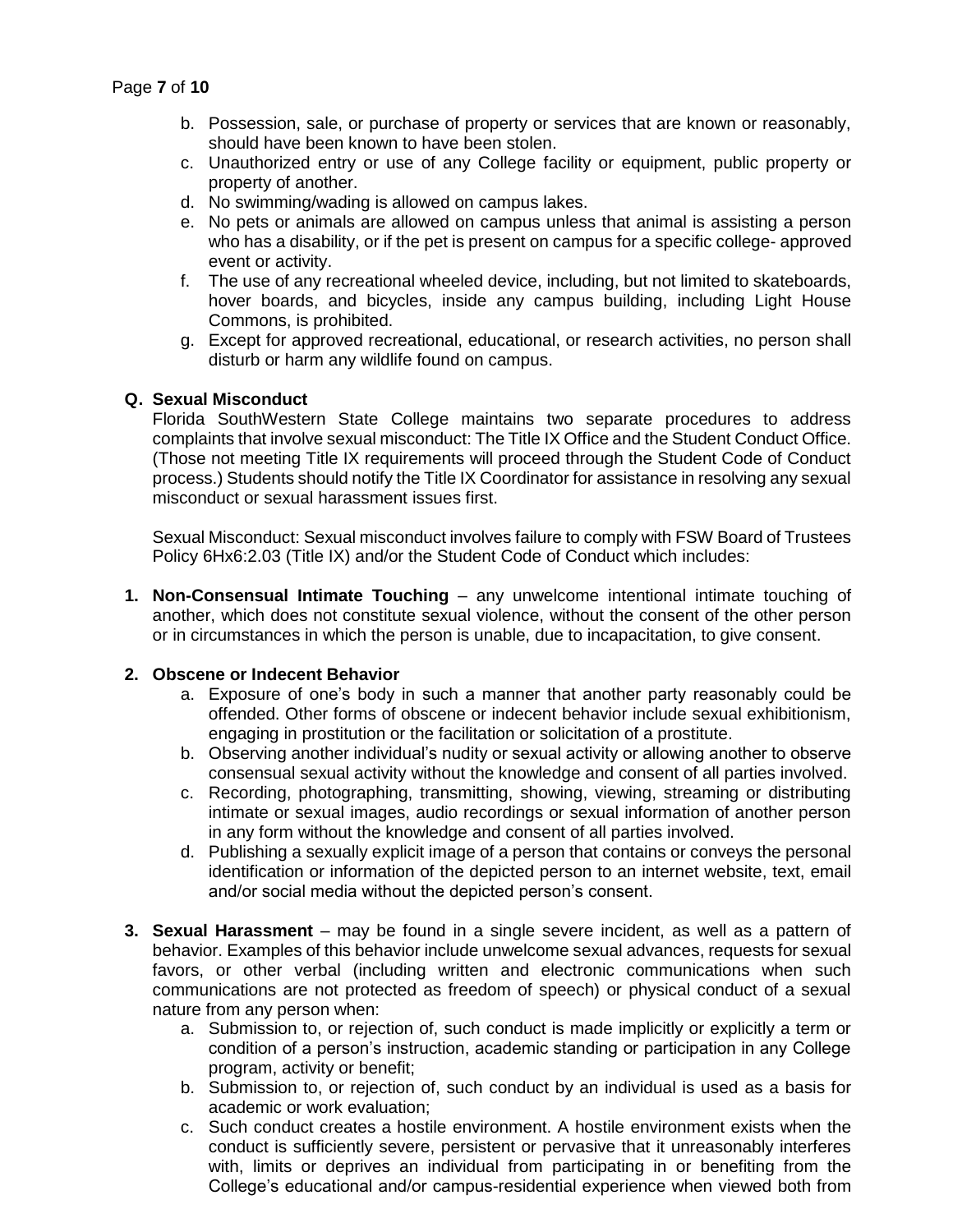- a reasonable person in similar circumstances and the person in question.
- **4. Sexual Coercion** the act of using pressure or force to have sexual contact with someone who has already refused.
- **5. Sexual Assault** the threat to commit sexual battery with the immediate capacity to do so.
- **6. Sexual Battery** any sexual intercourse by any person upon another without consent. Sexual intercourse includes vaginal or anal penetration, however slight, by a person's penis, finger, other body part or an object, or any oral-genital contact (regardless of whether it involves penetration).
- **7. Complicity** engaging in any action or behavior with the intent of aiding, facilitating, promoting, or encouraging the commission of an act of sex discrimination or sexual misconduct.

#### **R. Tobacco/Electronic Cigarettes**

Smoking, including using smokeless tobacco products, is prohibited anywhere on College property, including buildings, athletic and entertainment facilities (indoors and outdoors), sidewalks, roadways, parking lots, grounds, in vehicles the College owns, rents, or leases, or personal vehicles parked on College property. Tobacco is defined as any product made of tobacco including, but not limited to, cigarettes, cigars, cigarillos, hookahs, pipes, vape pens and any smokeless tobacco product. The use of any tobacco product, whether intended to be lit or not, which includes smoking as well as the use of electronic cigarettes or any other device intended to simulate smoking.

#### **S. Weapons**

- a. On campus possession or use of firearms (even with a permit), explosives, ammunition, fireworks, and other weapons or dangerous articles or substances, including but not limited to, non-lethal weapons such as pellet guns, look-alike weapons, or the use of any item as a weapon (other than as permitted by Florida Statute Section 790.25(5), College Policy, or other applicable legal authority).
- b. On-campus possession or use of unauthorized knives. Culinary knives used in kitchen areas for their intended purpose and pocketknives with blades less than four inches in length are permitted in the residence hall(s). Other knives or objects with longer than a four-inch blade are prohibited and include, but are not limited to, swords, hunting knives, daggers, dirks, stiletto knives, machetes, axes, hatchets, and switchblades are not permitted. This also includes items that may be considered decorative in manner, such as sword-canes, ornamental daggers, and swords.
- c. Off-campus, unlawful or unauthorized possession or use of firearms, explosives or other weapons or dangerous articles or substances in violation of state or federal law.
- d. Except as authorized by Florida law or federal law, off-campus possession of ammunition or other weapons and/or setting off any explosive device, fireworks or flammable liquid or objects.

# **T. Obstruction of the Student Conduct Process**

- a. Misrepresentation of Information Knowingly falsifying, distorting or misrepresenting information before a student conduct proceeding.
- b. Disruption or interference with the orderly conduct of a Hearing or meeting as outlined in this Regulation.
- c. Attempting to influence the impartiality of a Hearing Body prior to, or during the course of, a Student Conduct Process.
- d. Coercion and Intimidation Use of threats, coercion, or intimidation to discourage an individual's participation in or other proper participation or use of the student conduct process.
- e. Harassment or intimidation of a Hearing Body, and/or participant, prior to, during or after a Hearing or meeting as outlined.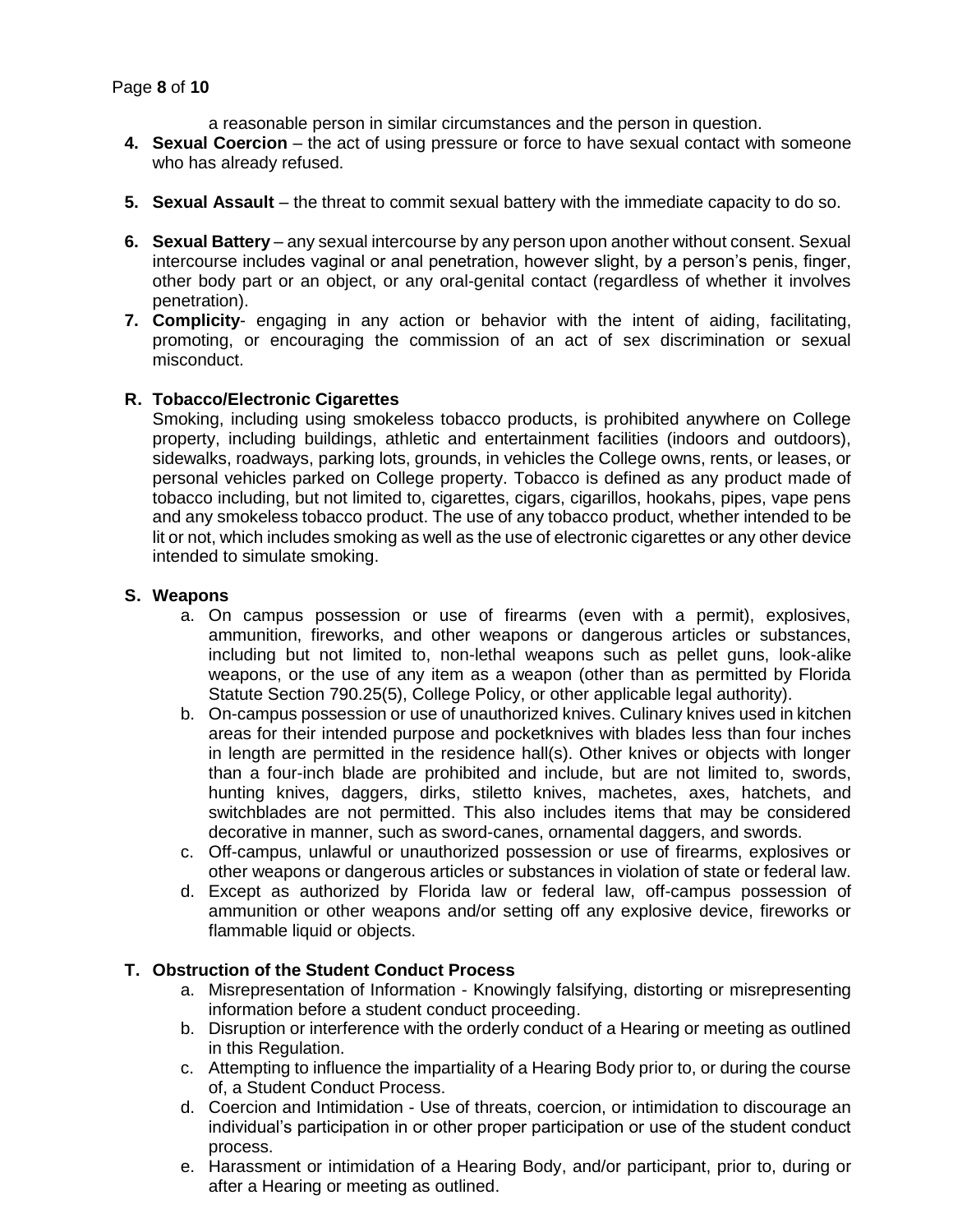f. Failure to complete or violation of conditions for assigned sanctions.

# **U. Other Violations**

- a. Violation of Federal or State law, local ordinance, or laws of other national jurisdictions on or off campus.
- b. Aiding, abetting, furthering, conspiring, soliciting, inciting, or attempting to commit any other violation of College policy, federal law, state law, local ordinance, or laws of other national jurisdictions.
- c. Violation of any other College regulation or policy as described in the College Catalog, Student Handbook, College Housing Contract, the Guide to Residence Living, other College housing publications, Board of Trustees Policies, College Operating Policies, and Student Government Association manuals/policies, all of which are hereby adopted by reference.

# **V. Sanctions**

Florida SouthWestern State College makes every attempt to provide an educational sanction that will help a student to make better choices in the future. The educational sanction applied will become progressively more demanding if the student repeats violations, demonstrating that learning has not taken place. An accumulation of a variety of violations may result in severe sanctions such as suspension, expulsion or negative notation on a transcript. Academic dishonesty and violations affecting the health, safety and well-being of the community are deemed the most severe and may result, upon the first violation, in a negative notation being placed on a transcript, suspension, or expulsion.

#### **Student Conduct Sanctioning is intended:**

- To make sure the student sanctioned has learned from the experience.
- To educate the student so he or she does not commit the violation again.
- To offer the student the opportunity to make good on a mistake.
- To ensure that College expectations regarding appropriate behavior are clear.
- To educate the student concerning how his or her behavior impacts others in the College Community.
- To protect the College Community from people who may harm others in the College Community or who may substantially interfere with the educational mission of the College or other institutions.

# **Sanctions include, but are not limited to:**

- 1. **Warning:** A notice in writing to the student that a violation of the Student Code of Conduct has occurred in which the individual student may have been directly or indirectly involved. This is an informal warning which does not become part of the student's educational record and therefore cannot be requested to be reviewed via a Formal Hearing. No further consequences follow a Warning.
- 2. **Reprimand:** A written reprimand or censure may be given to any student or organization whose conduct violates any part of the Student Code of Conduct. Such a reprimand does not restrict the student in any way, but does have important consequences. It signifies that he or she is in effect being given another chance to conduct himself or herself as a proper member of the College community and that any further violation may result in more serious penalties.
- 3. **Probation**: A written reprimand for violation of specified regulations. Probation is for a designated period of time and includes the probability of more severe disciplinary sanctions if the student is found to be violating any institutional regulation during the probationary period.
- 4. **Referral to an Outside Program**: Referral to a tobacco intervention program, the Student Assistance Program, or mental health counseling.
- 5. **Service Hours:** Completion of tasks under the supervision of a College department or outside agency.
- 6. **Educational Activities:** Attendance at educational programs, interviews with appropriate officials, planning and implementing educational programs, or other educational activities.